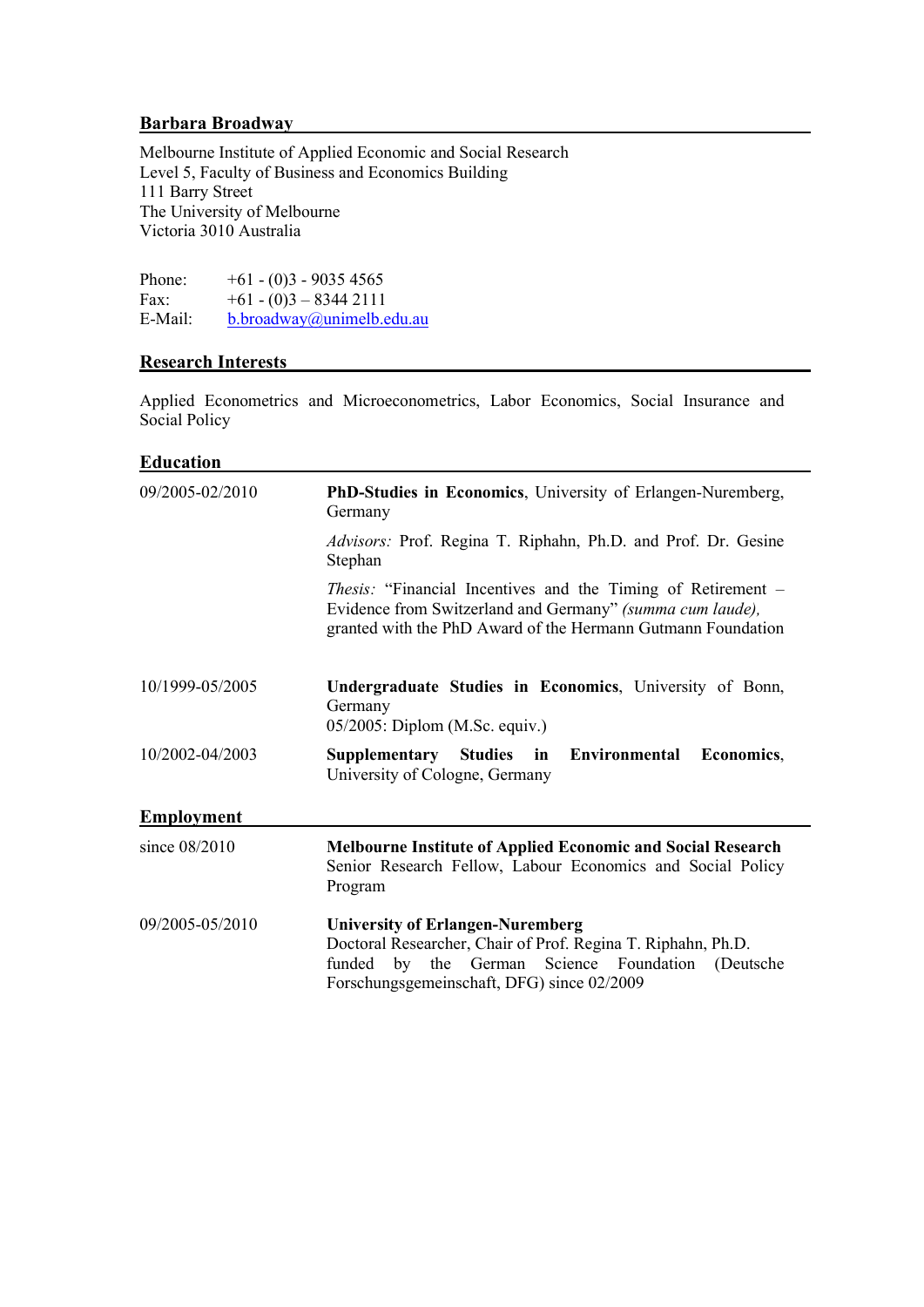#### Publications

- (1) Reducing the Generosity and Increasing the Conditionality of Disability Benefits: Turning the Supertanker or Squeezing the Balloon?, 2020, accepted for publication in Scandinavian Journal of Economics (with Duncan McVicar)
- (2) The Impact of Paid Parental Leave on Labour Supply and Employment Outcomes, 2020, Feminist Economics, doi: 10.1080/13545701.2020.1718175 (with Guyonne Kalb, Duncan McVicar and Bill Martin)
- (3) The Importance of Economic Expectations for Retirement Entry, 2019, Review of Income and Wealth, doi: 10.1111/roiw.12456 (with John Haisken-DeNew)
- (4) Keep Calm and Consume? Subjective Uncertainty and Precautionary Savings, 2018, Journal of Economics and Finance, doi:10.1007/s12197-018-9451-0 (with John Haisken-DeNew)
- (5) Do Financial Incentives Influence GPS' Decisions to Do After-Hours Work? A Discrete Choice Labour Supply Model, 2017, Health Economics, doi: 10.1002/hec.3476 (with Guyonne Kalb, Jinhu Li and Anthony Scott)
- (6) The Effect of Paid Parental Leave Rights on Children's Health, 2017, Economic Record 93(301), 214–237 (with Guyonne Kalb, Daniel Kuehnle and Miriam Maeder)
- (7) Nurses' Labour Supply Elasticities: The Importance of Accounting for Extensive Margins, 2014, Journal of Health Economics 33, 94-112 (with Guyonne Kalb and Anthony Scott)
- (8) Pathways to growth: the reform imperative, 2014, Insights 16(Nov), 5-13 (with Cobb-Clark D, Bubonya M, Buddelmeyer H, Chigavazira A, Hahn M, Herault N, Jensen P, Li J, Marks G)
- (9) The Impact of Paid Maternity Leave on Labour Market Outcomes, 2013, Economic Record 89(286), 339-366
- (10) Explaining the SES school completion gap, 2013, Education Economics 21(3), 230-247 (with Cain Polidano and Hielke Buddelmeyer)
- (11) The Timing of Retirement: Evidence from Swiss Female Workers, 2012, Labour Economics 19(5), 718-728 (with Regina T. Riphahn)
- (12) The Effect of Disability Pension Incentives on Early Retirement Decisions, 2012, Labour Economics 19(4), 595-607
- (13) The Employment of Mothers Recent Developments and their Determinants in East and West Germany, 2012, Jahrbücher für Nationalökonomie und Statistik (Journal of Economics and Statistics) 232(2), 146-176 (with Regina T. Riphahn)
- (14) Financial Incentives to Postpone Retirement and Further Effects on Employment Evidence From a Natural Experiment, 2010, Labour Economics 17(3), 474-486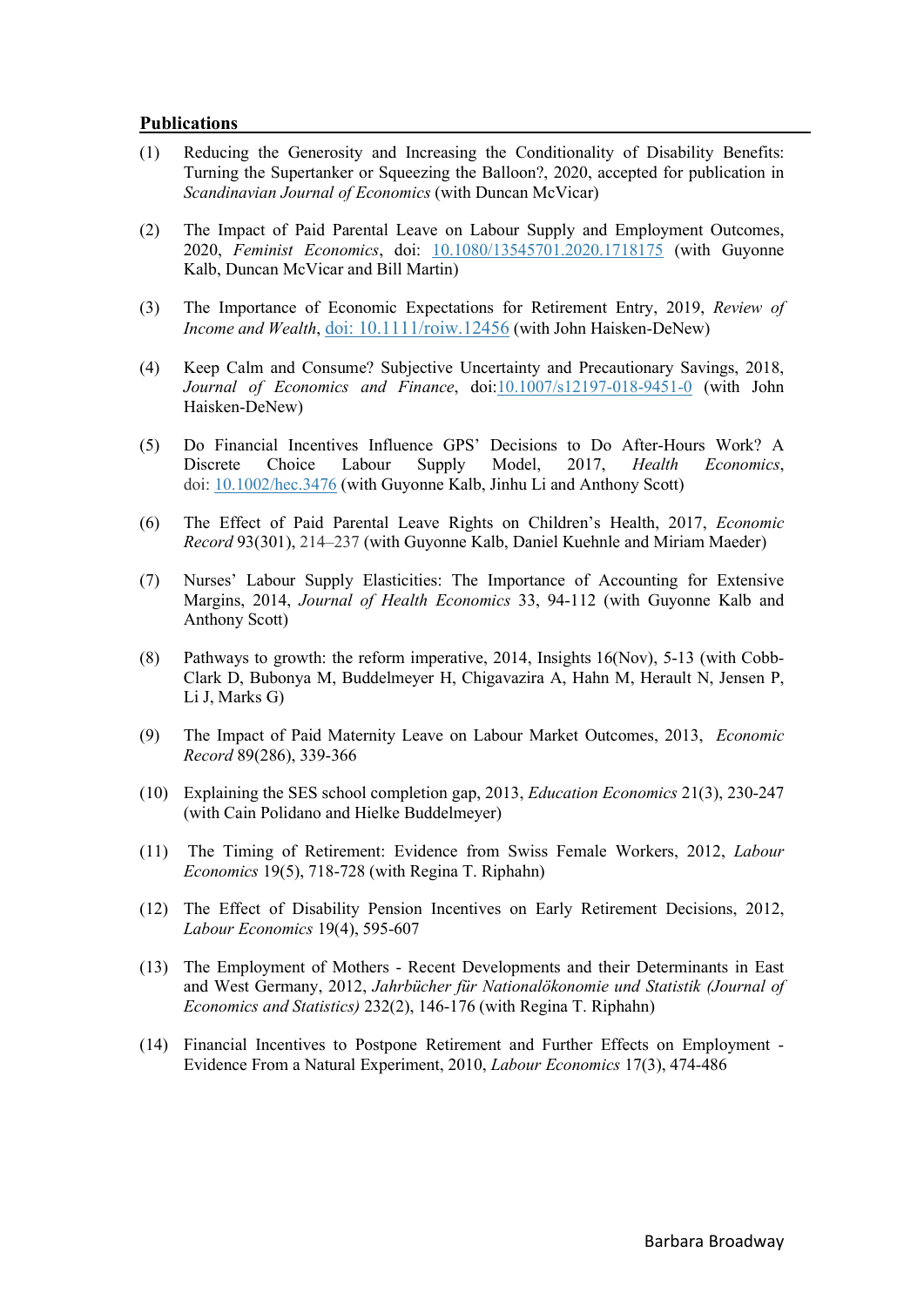- (15) Employment Effects of job counseling for disability insurance recipients (with Sonja Kassenboehmer); MI Working Paper 18/2019
- (16) Probing the Effects of the Australian System of Minimum Wages on the Gender Wage Gap (with Roger Wilkins); MI Working Paper 31/2017

### Commissioned Research

- (17) A framework for developing a deep quantitative understanding of economic disadvantage in Australia: getting at the roots of persistent/cyclical/entrenched disadvantage (commissioned by: Paul Ramsey Foundation)
- (18) An Employment Programs Mapping: the current situation in Victoria, 2015 (commissioned by: DEDJTR)
- (19) Low-paid women's work decisions and pay equity, 2015 (commissioned by: Fair Work Commission)
- (20) Review of Australia's National Paid Parental Leave Scheme, 2015 (commissioned by: Department of Social Services)
- (21) Labour Force Potential of Disability Support Pension recipients, 2014 (commissioned by: Department of Employment)
- (22) Outcomes of Jobs Education Training (JET) Child Care Fee Assistance Recipients, 2014 (commissioned by: DEEWR)
- (23) The Labour Force Participation and Income Support Duration of People with Disability with Partial Capacity to Work, 2013 (commissioned by: DEEWR)
- (24) The Outcomes of Early School Leaving for Disadvantaged Students: The Role of Noncognitive Skills, 2012 (commissioned by: DEEWR)
- (25) Longitudinal Analysis of Employment Outcomes for Vulnerable and other Migrants, 2012 (commissioned by: DEEWR and DIAC)
- (26) The Effects of Schools in Retaining Disadvantaged Youth in Education, 2011 (commissioned by: DEEWR)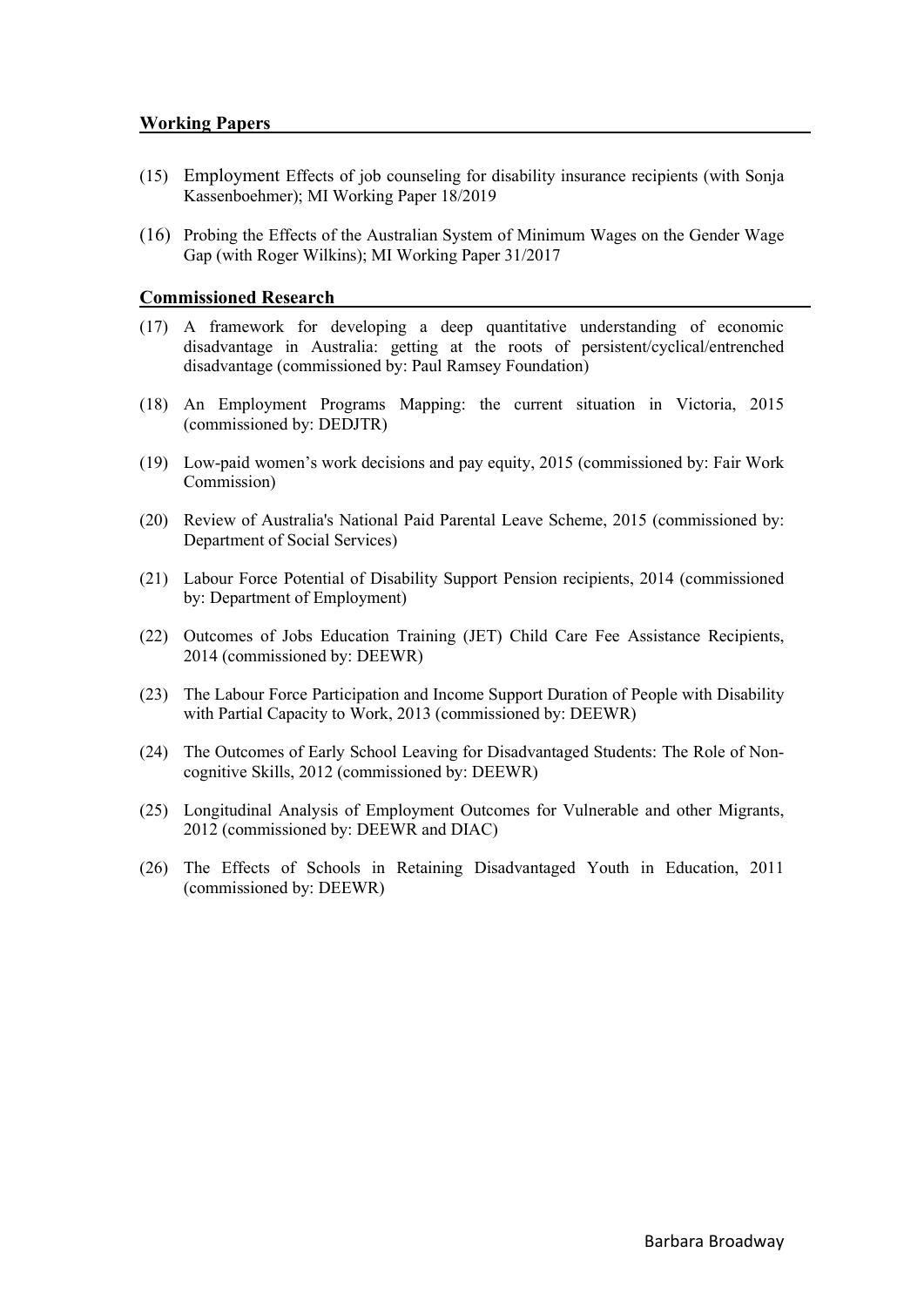# Grants

Flagship Research Project Grant, ARC Center of Excellence for Children and Families over the Life Course, "Life Course Analyses of Financial Autonomy", granted in 2019

ARC Linkage Grant "The Impact of Income Support Design on the Outcomes of Children and Youth", LP170100472, 2017-2020

Faculty Research Grant, "The impact of paid and unpaid parental leave on labour market outcomes", granted in 2011;

resulting publication: The Impact of Paid Maternity Leave on Labour Market Outcomes, 2013, Economic Record 89(286), 339-366

Faculty Research Grant, "How does maternity leave affect occupational downgrading and skill utilisation?", granted in 2012

Go8 DAAD Germany Joint Research Cooperation Scheme - "The effect of parental leave on labour force participation and child health", granted in 2013; Resulting publication: "The Effect of Paid Parental Leave Rights on Children's Health", MI Working Paper 9/2015

# Media and Engagement

Project (12) - Probing the Effects of the Australian System of Minimum Wages on the Gender Wage Gap; authored article in Pursuit and The Conversation on 4 December 2017; articles reported on in The Age and The Herald Sun on 4 December; interview for The World Today (ABC Radio).

Contribution to Economic and Social Outlook Conference Realising the Potential of Migrant Women and Mothers was reported on in Sydney Moring Herald on 26 July 2016.

Project (13) - The Impact of Paid Parental Leave on Labour Supply and Employment Outcomes; University of Melbourne's Research Streams Video Series; published on 3 November 2016: https://www.youtube.com/watch?v=bcJU55M0Vyc&feature=youtu.be.

Contribution to Election Watch Australia 2016 (Melbourne School of Government) on the major parties' child care policy proposals. Published 24 June 2016: http://electionwatch.unimelb.edu.au/australia-2016/categories/policies/child-care

Project (3) - The Effect of Paid Parental Leave Rights on Children's Health; live interview with Radio New Zealand on 17 September 2015.

Project (13) - The Impact of Paid Parental Leave on Labour Supply and Employment Outcomes; opinion piece in The Drum on 26 June 2015.

Project (3) - The Effect of Paid Parental Leave Rights on Children's Health; reported on in The Australian on 7 April 2015; subsequent interviews with Radio ABC Sydney, Radio WSFM Sydney

Project (18) - Review of Australia's National Paid Parental Leave Scheme; article on the report's results in The Guardian on 8 March 2015

Project (15) - The Importance of Economic Expectations for Retirement Entry; reported on in The Australian on 26 January 2015